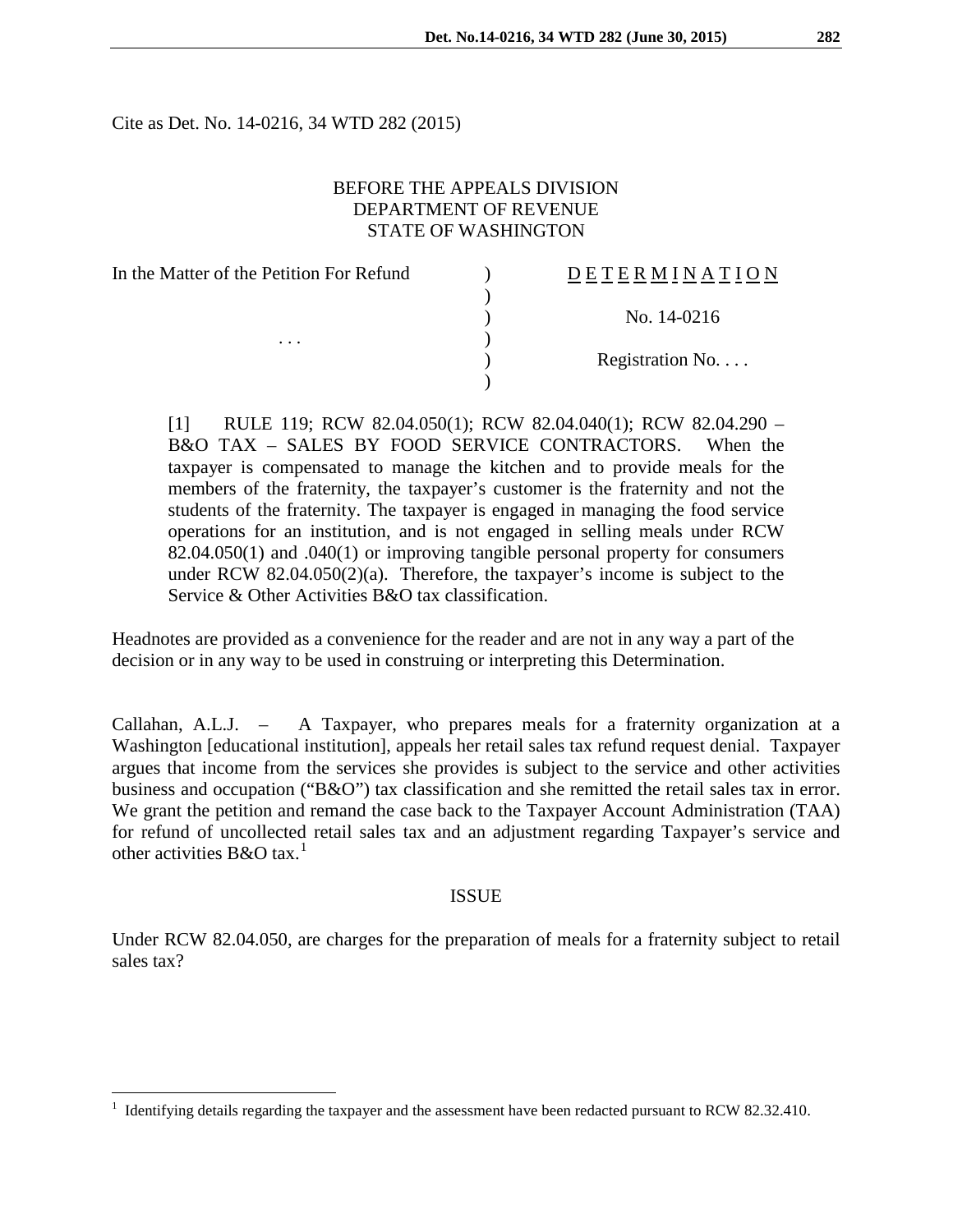#### FINDINGS OF FACT

[Taxpayer's] sole customer is . . . a non-profit fraternity organization. Taxpayer plans their menus, and then prepares meals in the fraternity's house at the university. Taxpayer will clean up the dishes and workspace afterwards. She does not bring the food on her own when she prepares the meals. The fraternity has accounts with food vendors . . . to supply food ingredients. Taxpayer orders food on behalf of the fraternity from these vendors. The food vendors bill the fraternity directly for the food purchased. The fraternity charges the students fees per school year, which cover the rooms and meals. Taxpayer charges a flat rate of \$. . . a month for this food purchasing and meal planning service, and for paying the bills on behalf of the fraternity for the kitchen operation. Taxpayer labeled those services as kitchen management in her invoice to the fraternity. Taxpayer separately charges the meal preparation service for a unit price of \$1.15 per person, per meal, in her invoice. [2](#page-1-0) Taxpayer did not charge retail sales tax on the invoice for the period of January 2009 through December 2009.

Taxpayer filed excise tax returns with the Department of Revenue ("Department") reporting her income under retailing B&O tax classification. Taxpayer paid the retailing B&O tax and the retail sales tax.

On November 26, 2012, Taxpayer's accountant sent a letter ruling request to the Department's Taxpayer Information & Education ("TI&E") Section inquiring about Taxpayer's retail sales tax collection for the services [Taxpayer] provides to the fraternity. TI&E's first response was, as follows:

#### **Question**

I would like to request an official ruling regarding the collection of sales tax. My client, [Taxpayer], prepares food for a campus house on [a Washington state educational institution campus]. [Taxpayer] is responsible for cooking the food that is provided by the campus house and cleaning up the dishes and workspace afterwards. [Taxpayer] does not purchase any food or any supplies to produce the food - the campus house provides all the necessary ingredients, as well as, all cookware and utensils. Therefore, we believe that [Taxpayer] should not be charging sales tax to [the] client, or any future client to whom she would provide the exact same service. This opinion is based on the Special Notice for Personal Chefs that was issued by the Department on January 31, 2006 which states that retail sales tax applies when the chef provides the meal ingredients. Since my client does not provide any of the ingredients we believe that this is a service oriented business and should therefore be reported under the Services & Other Activities Category.

#### **Ruling**

After reviewing our Special Notice on Personal Chefs, it is apparent that it needs updating. We will update that notice in the near future. In the meantime, have your client continue to report as they have been reporting in the recent past. When the notice is updated, we will let you know.

<span id="page-1-0"></span><sup>&</sup>lt;sup>2</sup> For example, the cost for preparing meals for 55 persons will be \$.... A monthly charge will be \$... if Taxpayer prepares 40 meals for that month . . . .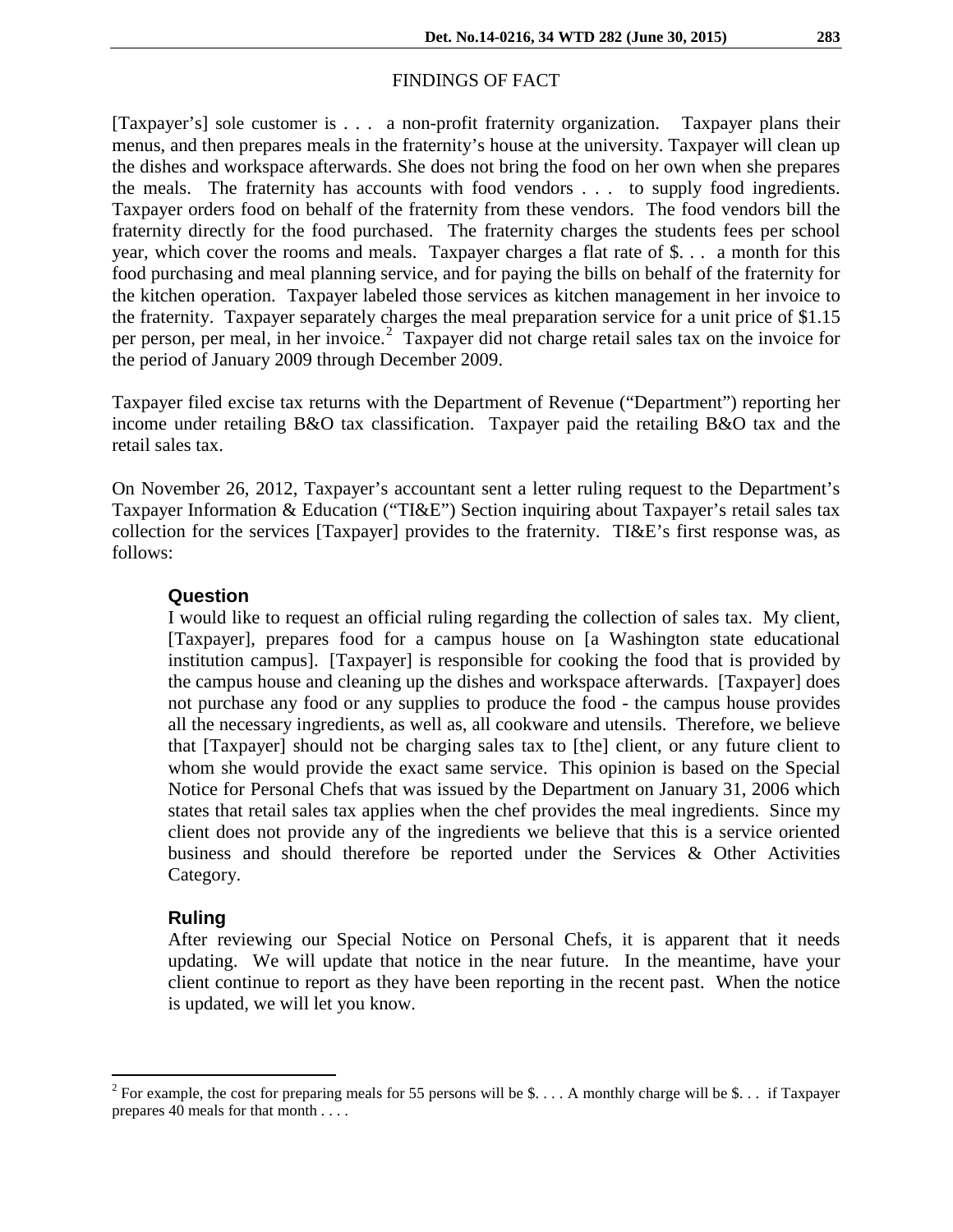TI&E sent a follow-up email to Taxpayer upon the Department's issuance of the updated Special Notice on Personal Chefs in January 2013. TI&E's second response was, as follows:

This email is a follow-up to our original secure message dated December 12, 2012, regarding the tax reporting responsibilities of [Taxpayer]. We apologize for the delay in our response.

When you originally wrote to us regarding the taxation of personal chefs, the Department was in the process of reviewing and updating our special notice. We posted an updated special notice in January 2013. The notice clarifies our position that charges by personal chefs are subject to sales tax. In addition, the gross income received by the chef is subject to the Retailing classification of the business and occupation (B&O) tax.

Returns for January through March 2013 were correctly filed under Retailing and Retail sales tax per our special notice.

The special notice is located online at: [http://dor.wa.gov/Docs/Pubs/SpecialNotices/2013/sn\\_13\\_PersonalChefs.pdf](http://dor.wa.gov/Docs/Pubs/SpecialNotices/2013/sn_13_PersonalChefs.pdf)

If you have any further questions, please write again.

This ruling is [binding.](http://apps.leg.wa.gov/wac/default.aspx?cite=458-20-100) If you disagree with it, you can [appeal.](http://dor.wa.gov/Content/FileAndPayTaxes/Appeals) You must appeal within 30 days of the date of this letter.

On June 1, 2013, Taxpayer submitted amended returns for the tax periods of January 1, 2009, to March 31, 2013, requesting to change the income classification from retailing B&O tax to service and other activities B&O tax. Taxpayer requested a refund for the retail sales tax she remitted for the period of January 2009 through December 2009, representing she did not collect retail sales tax for this period from her customer and that she paid the retail sales tax out of her own funds. On June 11, 2013, TAA denied Taxpayer's request based on the TI&E Letter Ruling quoted above TI&E Section issued to Taxpayer concluding that Taxpayer's income for providing the personal chef service is subject to the retailing B&O tax classification.

Taxpayer petitioned the Department's Appeals Division dated July 3, 2013 asking for a refund for the tax period of January 2009 to December 2009. Taxpayer wrote in her petition that "[i]n the year of 2009, I paid retail sales tax for my services as a chef. I did not impose that tax on my customers and should not have had to pay said tax for my service income." Taxpayer argued at the hearing that her income should be classified under the service and other activities B&O tax classification, because she merely provides a professional service to its customer and she did not sell food.

## ANALYSIS

Washington imposes a B&O tax "for the act or privilege of engaging in business" in the State of Washington. [RCW 82.04.220.](https://checkpoint.riag.com/app/main/docLinkNew?DocID=iSLCODTW%3A23093.1&SrcDocId=T0SLRUL%3A27781.1-1&feature=tcheckpoint&lastCpReqId=180213) The B&O tax measure and rate are determined by the type or nature of the business activity in which a person is engaged. Ch. 82.04.RCW. Washington also levies a retail sales tax on each retail sale in this state. [RCW 82.08.020](https://checkpoint.riag.com/app/main/docLinkNew?DocID=iSLCODTW%3A23310.1&SrcDocId=T0SLRUL%3A27781.1-1&feature=tcheckpoint&lastCpReqId=180213) and [82.04.050.](https://checkpoint.riag.com/app/main/docLinkNew?DocID=iSLCODTW%3A23063.1&SrcDocId=T0SLRUL%3A27781.1-1&feature=tcheckpoint&lastCpReqId=180213)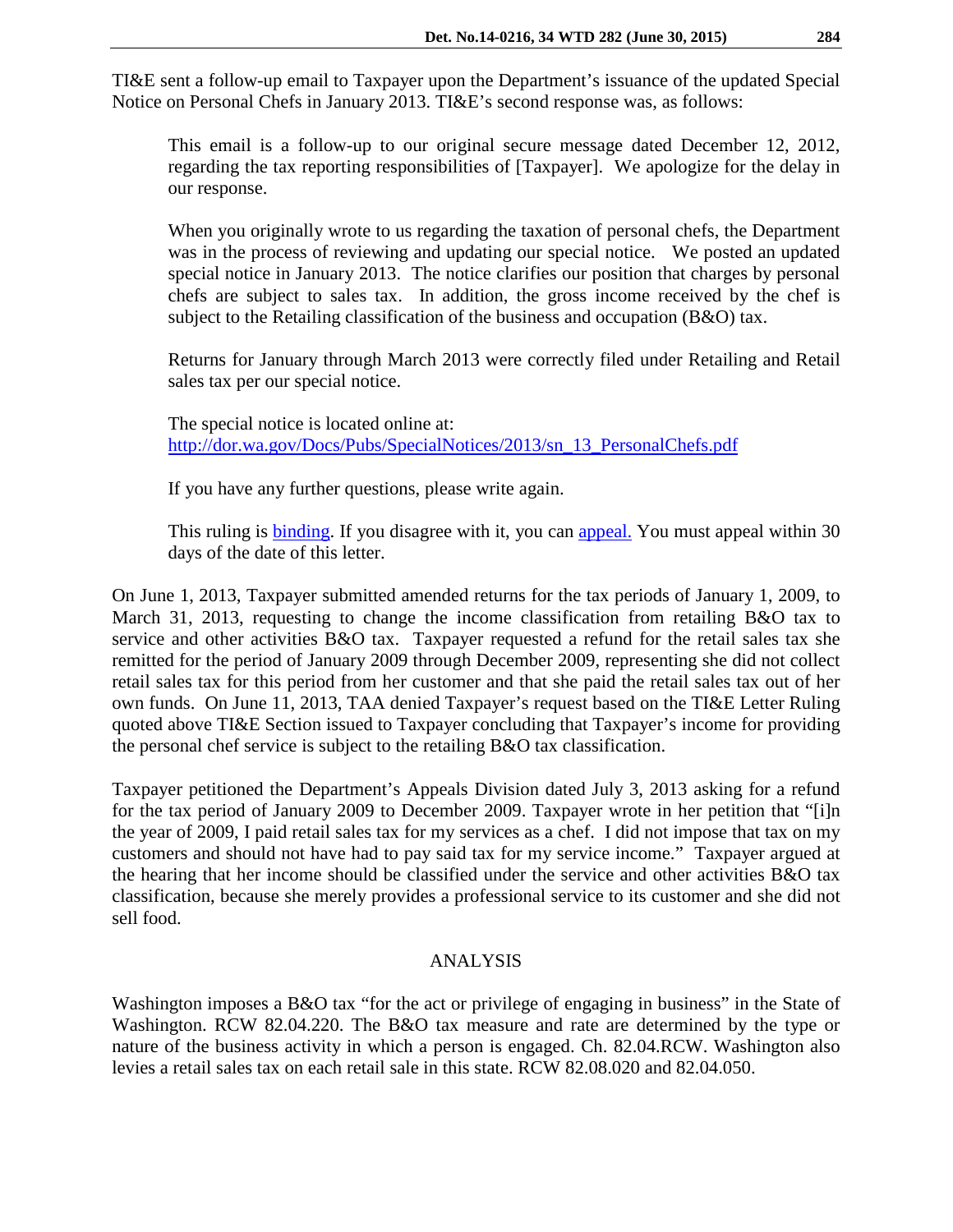The sale of tangible personal property and labor and services to alter or improve tangible personal property of or for consumers is a retail sale under the retailing B&O tax classification. RCW 82.04.050(2)(a); RCW 82.08.020; *see also* RCW 82.04.040 ("Sale" . . . includes the furnishing of food, drink, or meals for compensation whether consumed upon the premises or not.) Although the sales of food items are generally exempt from retail sales tax, that exemption does not apply to sales of "prepared" foods. RCW 82.08.0293. Thus, restaurant or catered meals are subject to B&O tax under the retailing classification and retail sales tax. WAC 458- 20-119 (Rule 119) (Sales by caterers and food service contractors), WAC 458-20-124 (Restaurants, cocktail bars, taverns and similar businesses).

Rule 119 explains the application of the B&O tax and retail sales tax to sales by caterers and food service contractors. With respect to caterers, Rule 119(2) explains:

**Sales by caterers**. Sales of meals and prepared food by caterers are subject to the retailing B&O and retail sales taxes when sold to consumers. "Caterer" means a person who provides, prepares, and serves meals for immediate consumption at a location selected by the customer. The tax liability is the same whether the meals are prepared at the customer's site or the caterer's site. The retailing B&O and retail sales taxes also apply when caterers prepare and serve meals using ingredients provided by the customer.

(Emphasis added).

. . .

This rule also addresses the income from food service management services provided by a food service contractor. Unlike with caterers, such contractors are not making sales to consumers and the income is subject to the service and other activities B&O tax. Rule 119. Rule 119(3) defines the term "food service management" as:

> (b) **Food service management.** The gross proceeds derived from the management of a food service operation are subject to the service and other business activities B&O tax. . . . If the food service contractor merely manages the food service operation on behalf of an institution or business, that institution or business is considered to be selling meals or providing the meals as a part of the services the institution or business renders to its customers. These institutions and businesses should refer to subsections (4) and (5) in this section to determine their B&O tax and retail sales tax liabilities.

Food service management includes, but is not limited to, the following activities:

(ii) Food service contractors managing and/or operating a cafeteria, lunch room, or similar facility for the exclusive use of students or faculty at an educational institution or private school. The educational institution or private school provides these meals to the students and faculty as a part of its educational services. The food service contractor is managing a food service operation on behalf of the institution, and is not making retail sales of meals to the students, faculty, or institution. Sales of meals or prepared foods to guests in such areas are, however, subject to the retailing B&O and retail sales taxes.

(iii) Food service contractors managing and/or operating the dietary facilities of a hospital, nursing home, or similar institution, for the purpose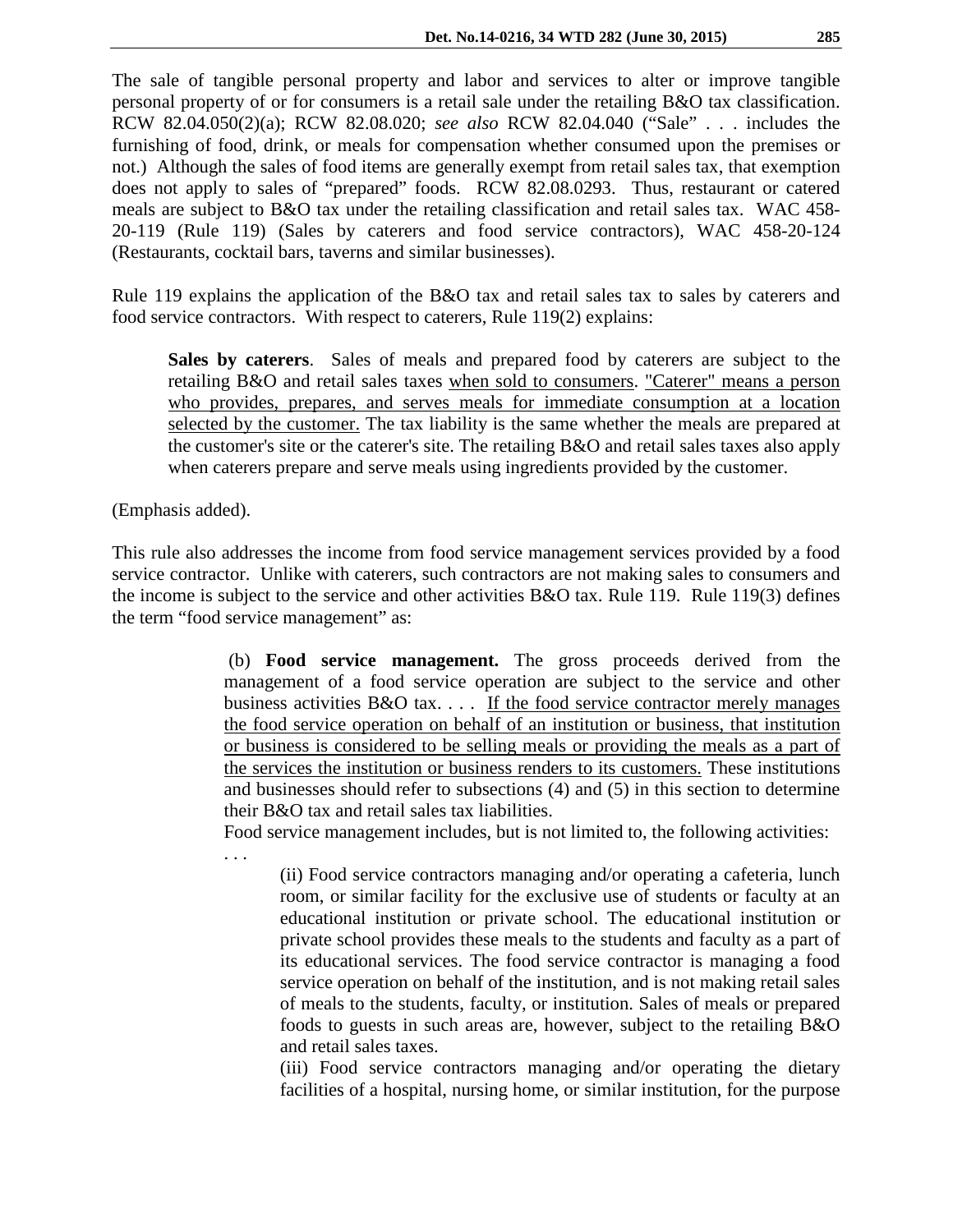of providing meals or prepared foods to patients or residents thereof. These meals are provided to the patients or residents by the hospital, nursing home, or similar institution as a part of the services rendered by the institution. The food service contractor is managing a food service operation on behalf of the institution, and is not considered to be making retail sales of meals to the patients, residents, or institution. Sales of meals to doctors, nurses, visitors, and other employees through a cafeteria or similar facility are, however, subject to the retailing B&O and retail sales taxes.

The rule also provides some examples of how food service managers are taxed:

(i) GC Inc. is a food service contractor managing and operating an on-site cafeteria for B College. This cafeteria is operated for the exclusive use of students and faculty. Guests of students or faculty members, however, are allowed to use the facilities. All moneys collected in the cafeteria are retained by B College. B College pays GC's direct costs for managing and operating the cafeteria, including the costs of the unprepared food products, employee salaries, and overhead expenses. GC also receives a management fee. GC Inc. is managing a food service operation. The measure of tax is the gross proceeds received from B College. GC Inc. may not claim a deduction on account of cost of materials, salaries, or any other expense. GC Inc.'s proceeds are subject to the service and other activities B&O tax classification. B College is considered to be making retail sales of meals to the guests and must collect and remit retail sales tax on the gross proceeds of these sales. B College should refer to WAC [458-20-167](http://apps.leg.wa.gov/wac/default.aspx?cite=458-20-167) to determine whether the retailing B&O tax applies.

(ii) DF Food Service contracts with Hospital A to manage and operate Hospital A's dietary and cafeteria facilities. DF is to receive a per meal fee for meals provided to Hospital A's patients. DF Food Service retains all proceeds for sales of meals to physicians, nurses, and visitors in the cafeteria.

The gross proceeds received from Hospital A in regards to the meals provided to the patients are derived from the management of a food service operation. These proceeds are subject to the service and other activities B&O tax classification. DF, however, is making retail sales of meals to physicians, nurses, and visitors in the cafeteria. DF Food Service must pay retailing B&O tax, and collect and remit retail sales tax, on the gross proceeds derived from the cafeteria sales.

(Emphasis added).

The rule also addresses food service contractors managing and/or operating dietary facilities of hospitals, nursing homes, or similar institutions for the purpose of providing meals or prepared foods to patients or residents thereof. The rule declares "these meals are provided to the patients or residents by the hospital, nursing home, or similar institution as a part of the services rendered by the institution." The food service contractor is managing a food service operation on behalf of the institution, and is "not considered to be making retail sales of meals to the patients, residents, or institution." Rule 119(3)(b)(iii). In either type of setting, such as a cafeteria or lunch room where the customer sells food at retail to its employees or others, or in an institutional setting where the meals are provided as part of the service rendered by the